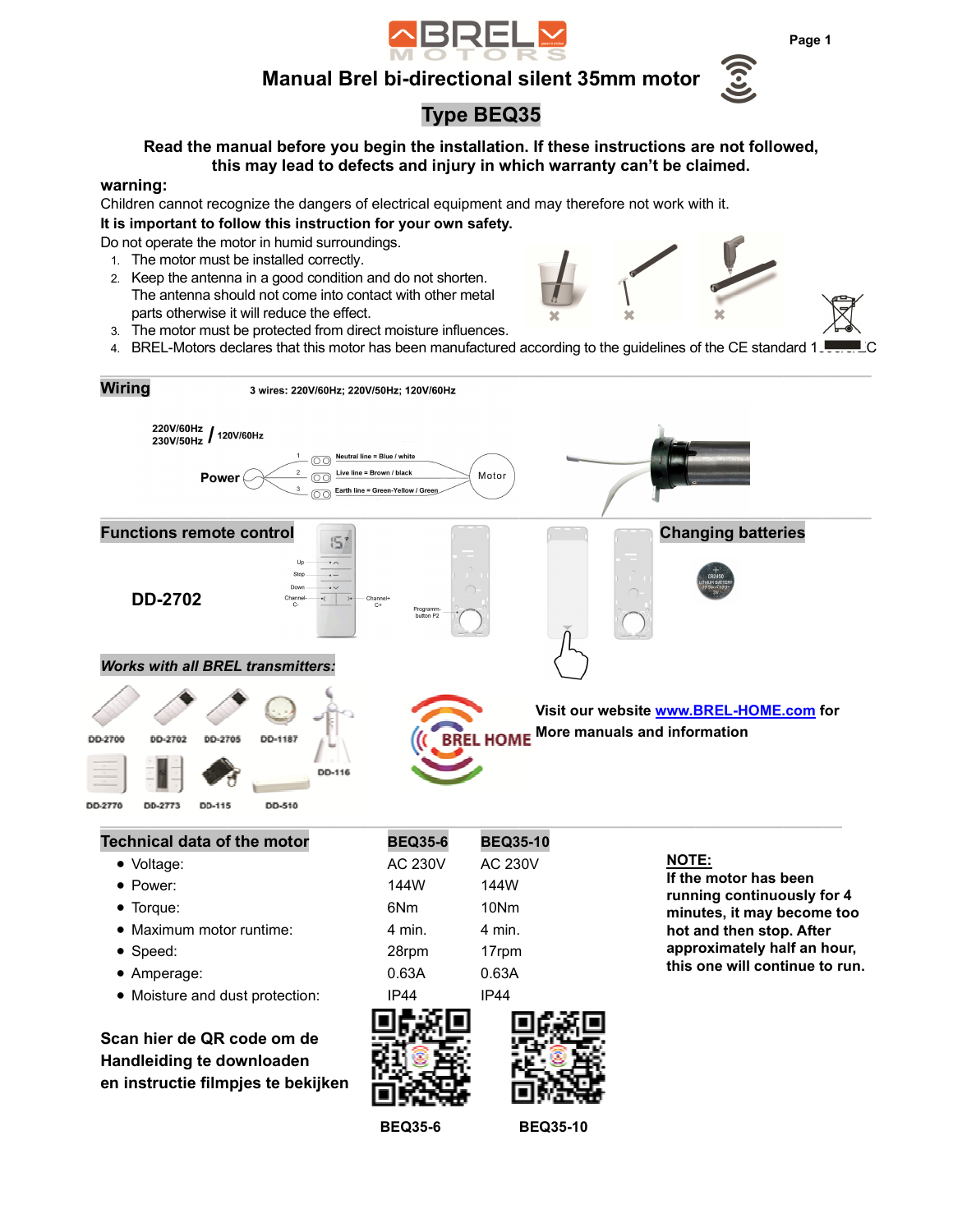



*Press and hold STOP for 3 seconds to move to the set limit position.*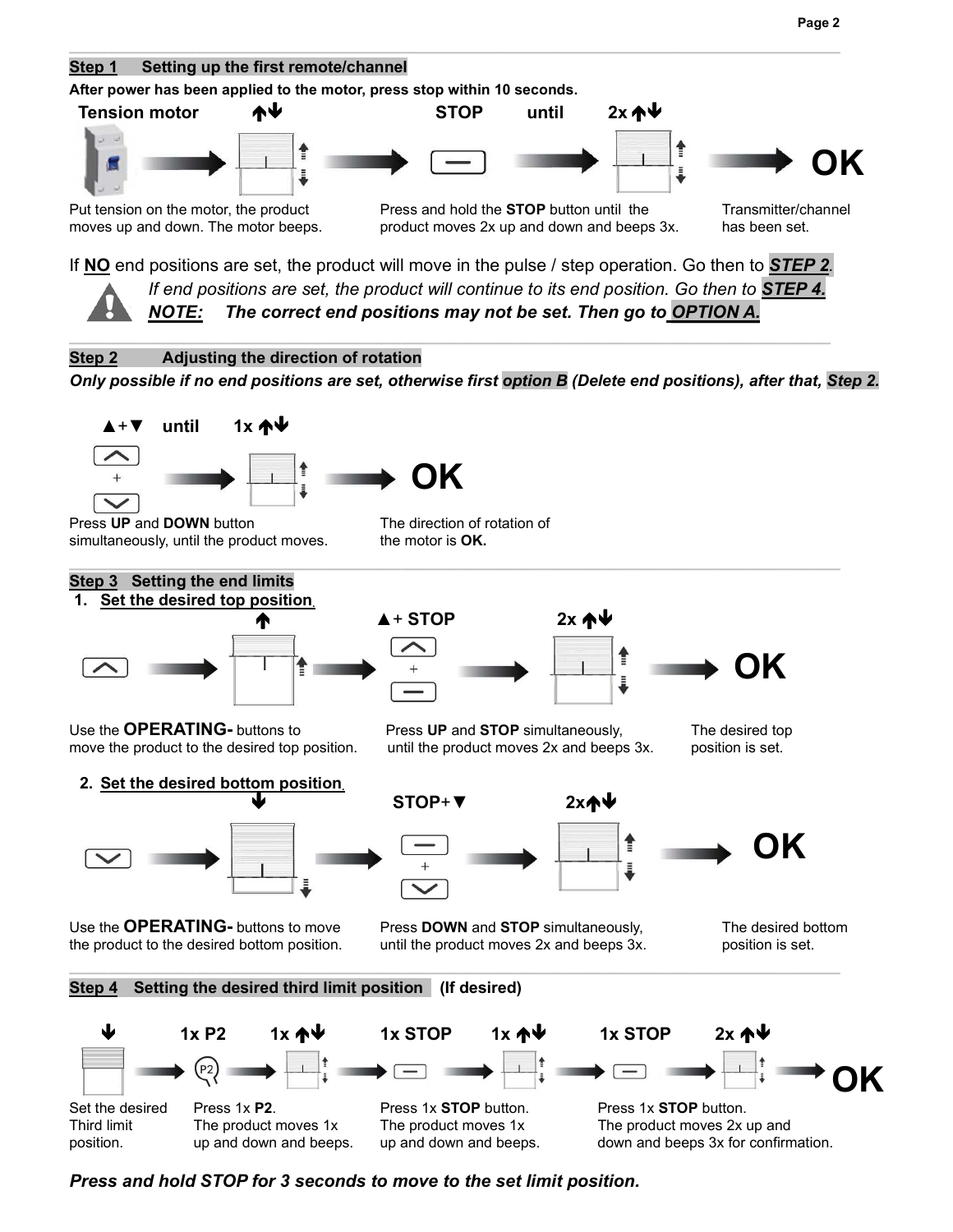

*Repeating the above will remove the new transmitter/channel.* 

and beeps 1x. **and beeps 1x**. **and beeps 1x.** and beeps 3x.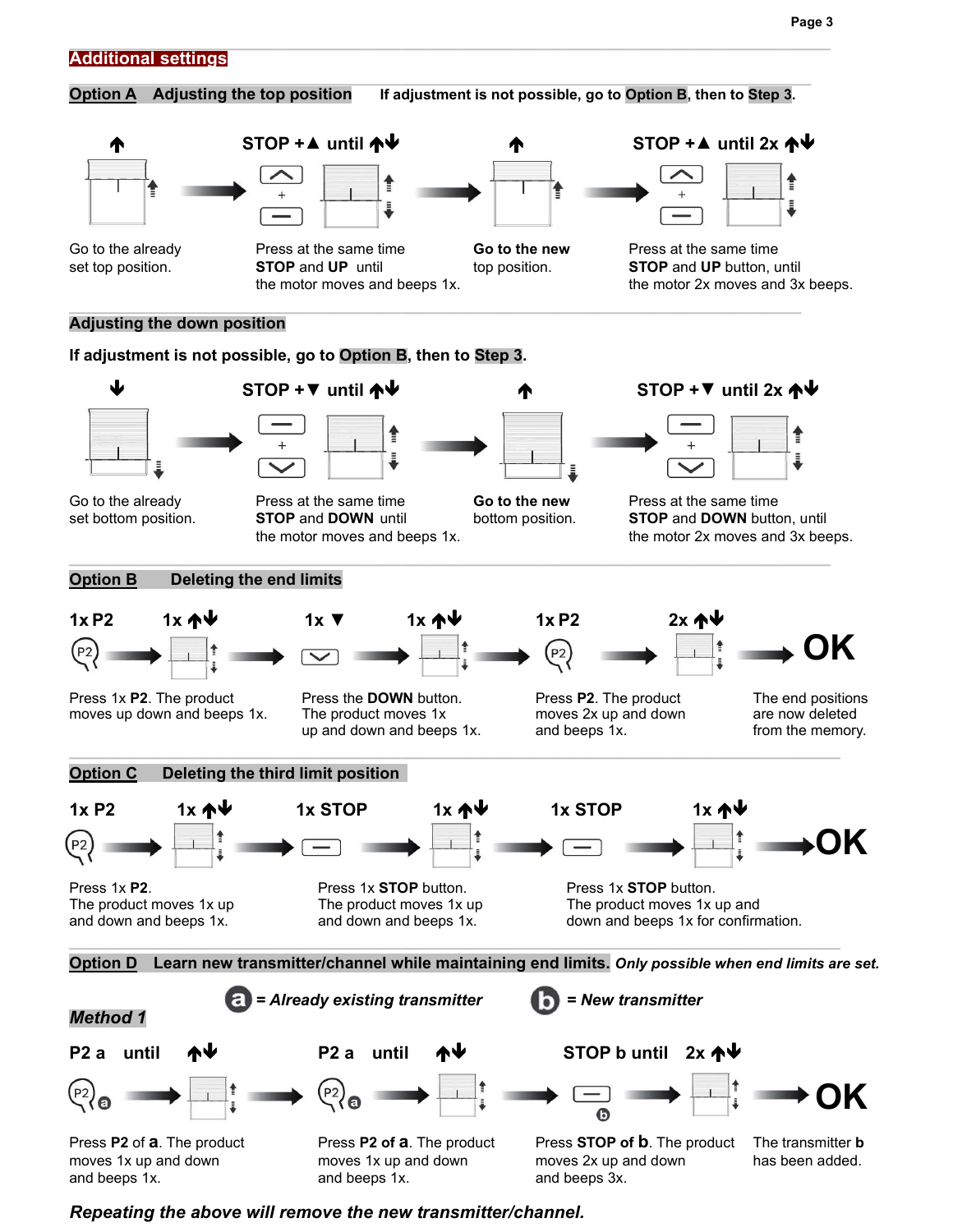**Page 4**



*By repeating the above, you can remove the sun and wind meter again.*